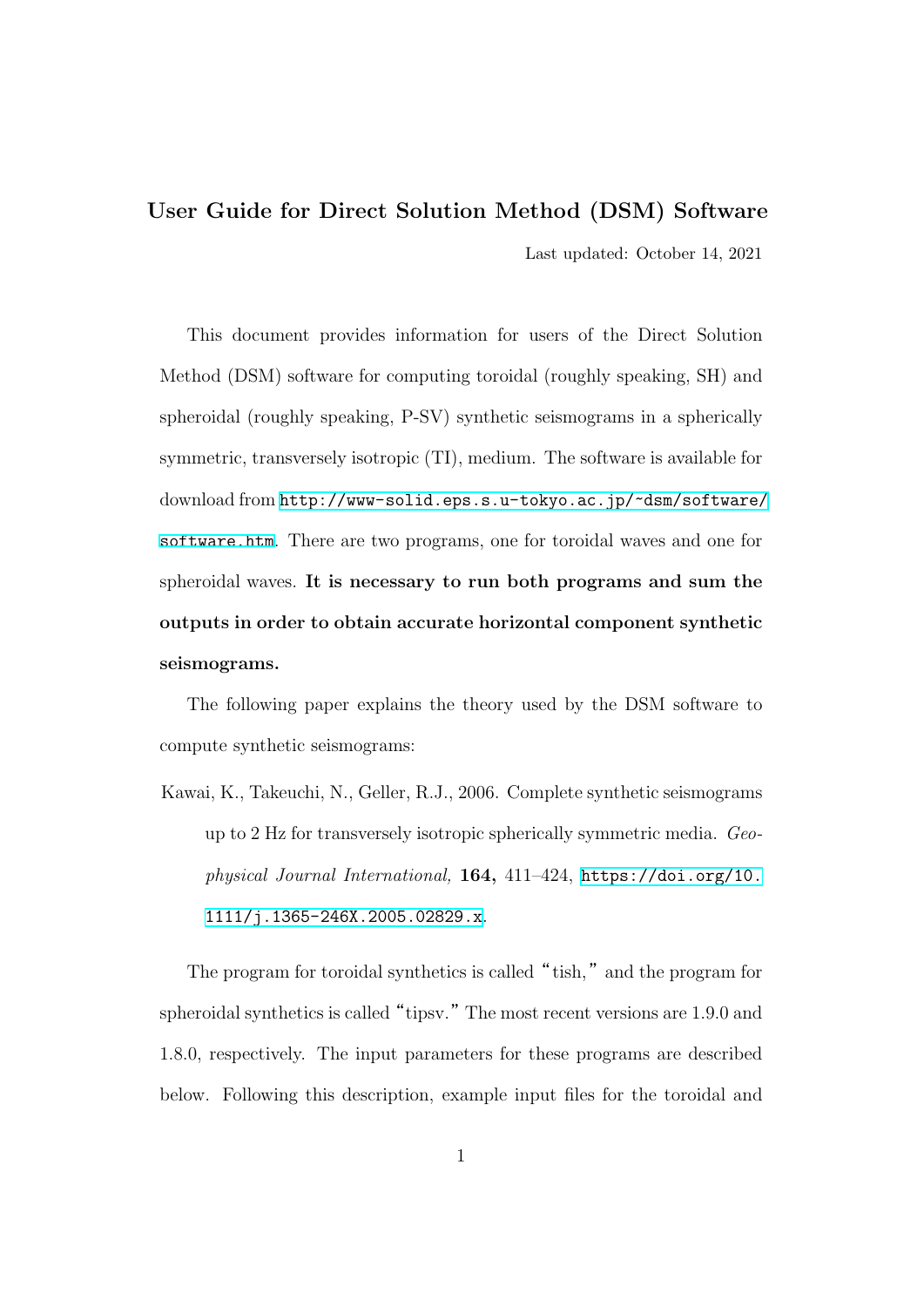spheroidal programs are presented and explained.

### **Input parameters for tish-1.9.0 and tipsv-1.8.0**

- **tlen**  $\cdots$  (floating point) time length (in s) of calculated synthetic seismograms.
- $np \cdots$  (integer) the number of points in the frequency domain. The frequency interval is  $\Delta f = 1$ /tlen and the Nyquist (maximum) frequency (in Hz) calculated by this program is  $f_{Nyquist} (= np \cdot \Delta f)$ .
- four parameters controlling the error of the synthetics
	- **–** re *· · ·* (floating point) upper limit on relative error due to the vertical gridding (see Geller & Takeuchi, GJI, **123,** 449–470, 1995, eq. 6.2). (The default value is 10*−*<sup>2</sup> .)
	- **–** ratc *· · ·* (floating point) the ratio between the maximum amplitude of the vertically dependent part of the solution for a given frequency and the amplitude at the cut-off depth for a given angular order (see Kawai *et al.*, GJI, **164,** 411–424, 2006, pg 420–421 and Fig. 12). (The default value is 10*−*<sup>10</sup>.)
	- **–** ratl *· · ·* (floating point) the ratio between the maximum amplitude and the amplitude at the angular order where the solution is truncated for a given frequency (see Kawai *et al.*, GJI, **164,** 411–424, 2006, pg 419–420 and Fig. 9). (The default value is 10*−*<sup>5</sup> .)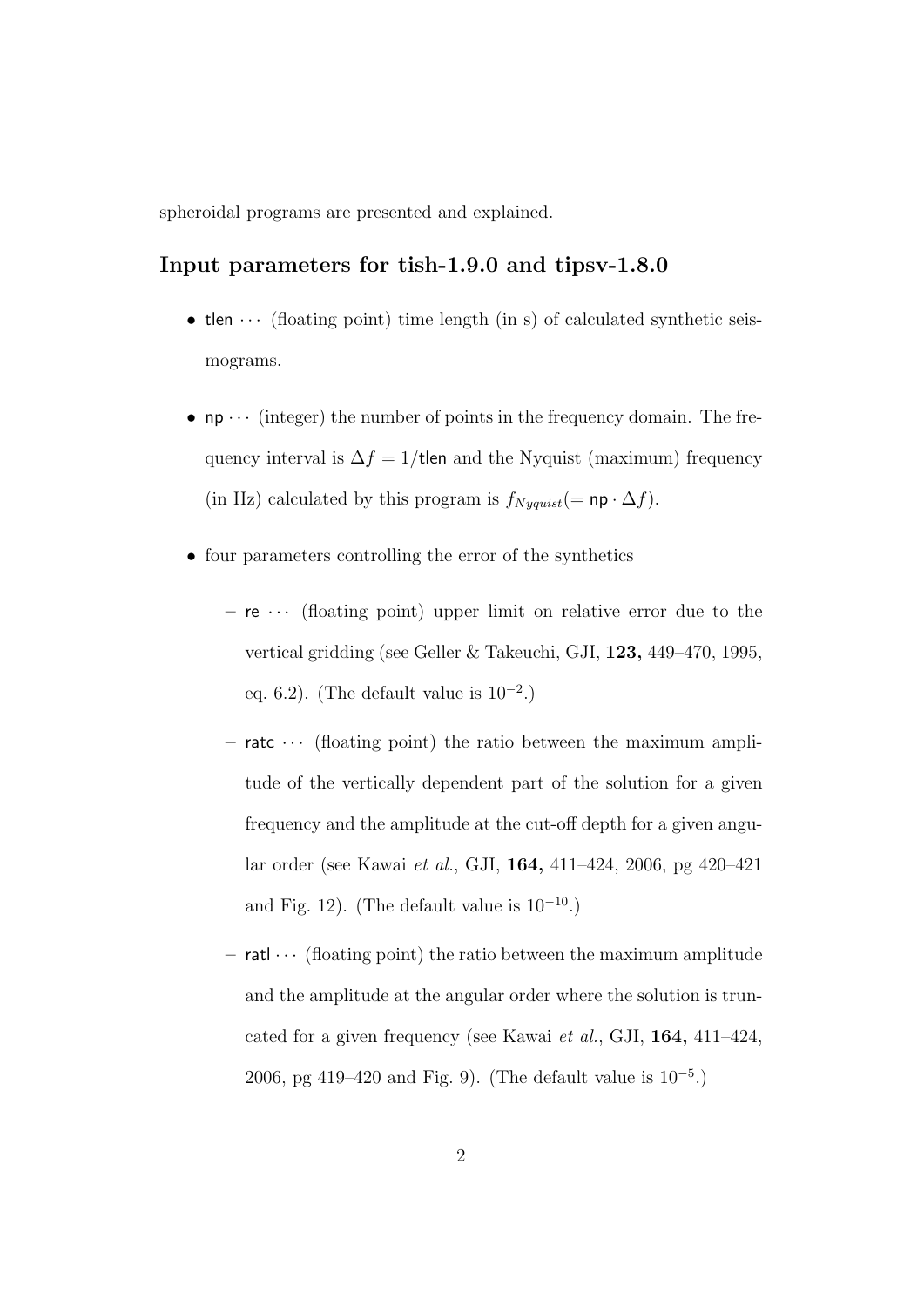- **–** adamp *· · ·* (floating point) an artificial damping factor given by  $\exp(-\omega_I(\text{tlen}))$  which is used to prevent wrap-around (see Geller & Ohminato, GJI, **116,** 421–446, 1994, *§* 5.1, pg 431–432). (The default value is 10*−*<sup>2</sup> .)
- *•* imin, imax *· · ·* (integer) the index of the minimum and maximum frequencies for the computation in the frequency domain. Thus  $f_{min}$  = imin  $\Delta f$  and  $f_{max}$  = imax  $\Delta f$  . Users with multiple processors can compute synthetics pseudo-parallelly.
- *•* parameters for Earth structure model
	- **–** nzone *· · ·* (integer) the number of layers of the Earth structure model. The density and elastic properties in each layer are given by cubic splines. (Dziewonski & Anderson, PEPI, **25,** 297–356, 1981). The form of the cubic splines that gives the elastic modulus or density in a given layer is  $P = a_0 + a_1x + a_2x^2 + a_3x^3$ , where P is a physical property (density, velocity, or dimensionless parameter) and where  $x = r/r_{\text{max}}$ , is the normalized radius, where  $r_{\text{max}}$  is the outermost radius at the upper surface. This will usually be 6371 km, but the user can vary it arbitrarily to suit the application (e.g., to the Moon or Mars).
	- **–** physical properties for each layer [rmin, rmax, rho, vpv, vph, vsv, vsh, eta, qmu, qkappa] (floating point). The velocities and *η* are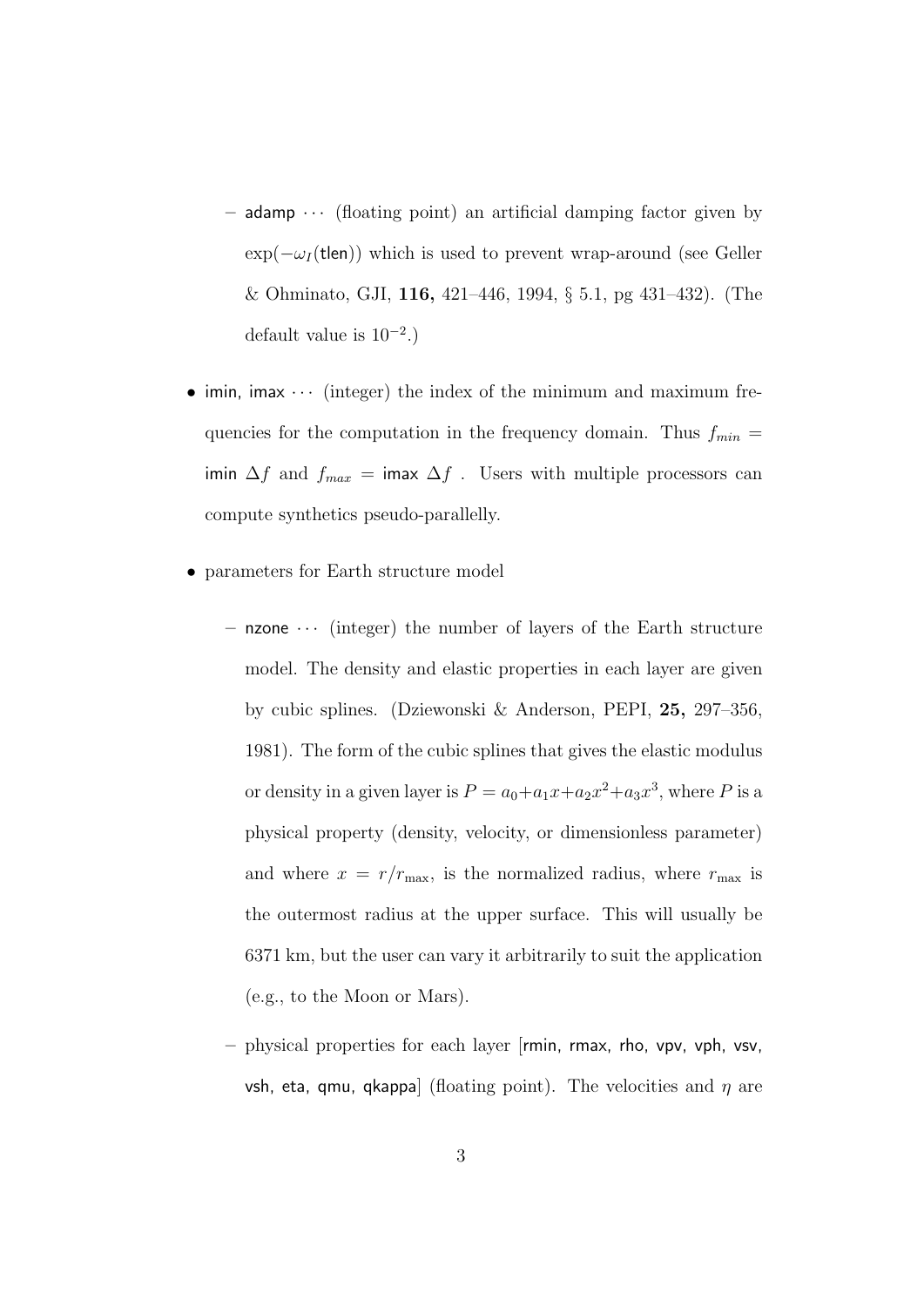defied with respect to a reference frequency of 1 Hz, and  $Q_{\mu}$  and  $Q_{\kappa}$  are assumed to be constant in the frequency band being considered.

- *∗* rmin *· · ·* minimum radius of layer (km)
- *∗* rmax *· · ·* maximum radius of layer (km)
- *<sup>∗</sup>* rho *· · ·* density (g/cm<sup>3</sup> )
- *∗* vpv · · · velocity of vertically propagating P (*V<sub>PV</sub>*) waves (km/s; see below)
- *∗* vph *· · ·* velocity of horizontally propagating P (*VP H*) waves  $(km/s)$
- *∗* vsv *· · ·* velocity of vertically propagating S (*VSV* ) waves (km/s)
- *∗* vsh *· · ·* velocity of horizontally propagating S (*VSH*) waves  $(km/s)$
- *∗* eta  $\cdots$  *η* = *F*/(*A* − 2*L*) (dimensionless)
- *∗* qmu *· · · Q<sup>µ</sup>* (dimensionless)
- *∗* qkappa *· · · Q<sup>κ</sup>* (dimensionless)

For a TI model the relation between vpv, vph, vsv, vsh, eta and the anisotropic elastic moduli *A, C, F, L, N* are as follows:

$$
vpv = \sqrt{A/\rho} \qquad \qquad vph = \sqrt{C/\rho}
$$
  

$$
vsv = \sqrt{L/\rho} \qquad \qquad vsh = \sqrt{N/\rho}
$$
  
eta =  $F/(A - 2L)$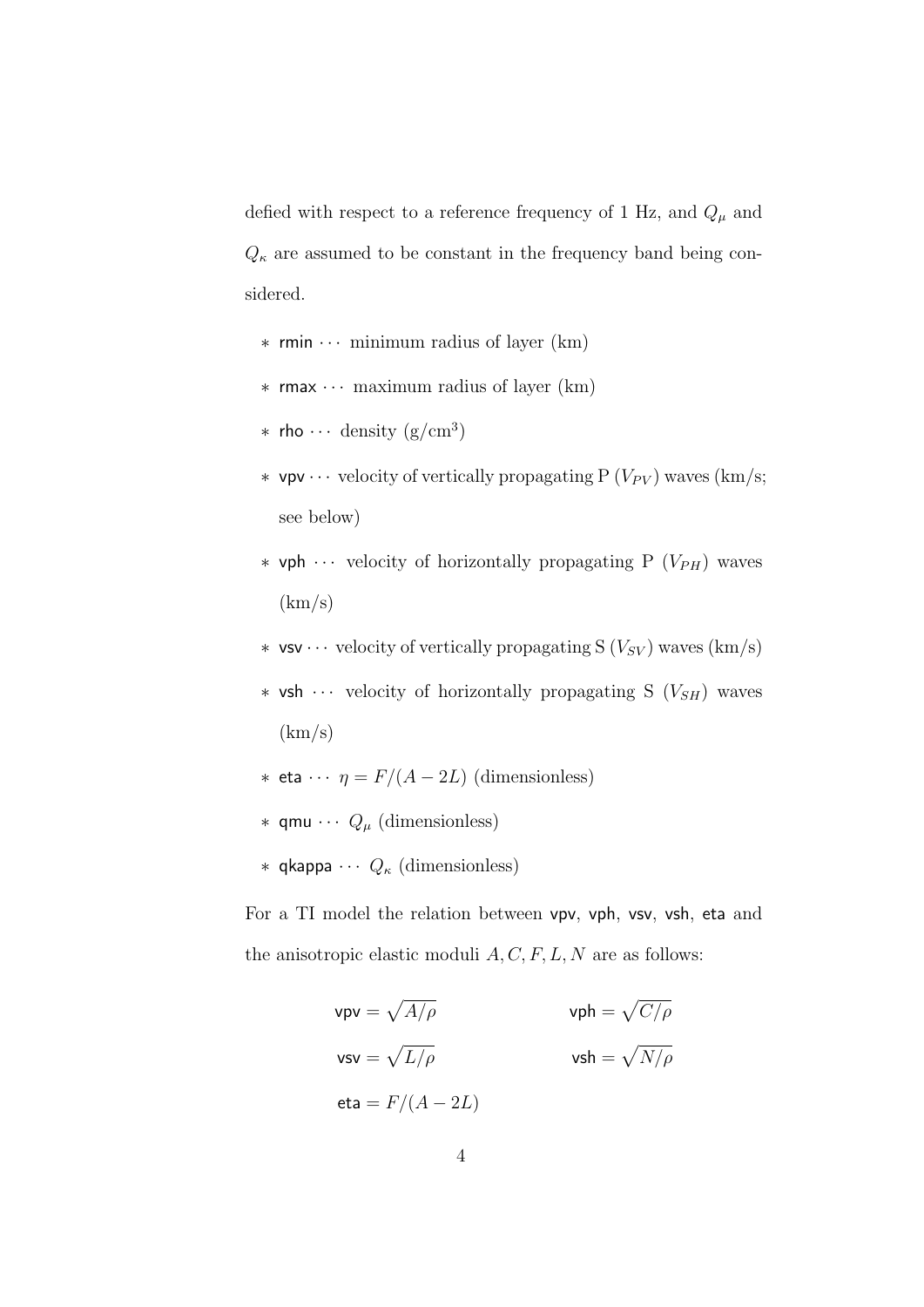As discussed above, rho, vpv, vph, vsv, vsh, and eta are given by 3rd order polynominals as is done by Dziewonski & Anderson (PEPI, **25,** 297–356, 1981) for PREM. There are nzone  $\times$  3 lines for the Earth model for tish, and **nzone**  $\times$  6 lines for tipsy.

- *•* parameters for a point source
	- **–** r0 *· · ·* (floating point) the radius (in km), latitude (note: not colatitude), and longitude (in degrees) of the source  $(r_0, \theta_0, \phi_0)$ .
	- $-$  **mt**  $\cdots$  (floating point) the 6 elements of the moment tensor  $(M_{rr}, M_{r\theta}, M_{r\phi})$  $M_{\theta\theta}$ ,  $M_{\theta\phi}$ ,  $M_{\phi\phi}$ ) in units of  $1 \times 10^{25}$  dyne cm (= 10<sup>18</sup> N m). The time dependence of the moment tensor is assumed to be a *δ*function, so the computed displacement seismograms can be also viewed as velocity synthetics for a step-function source.
- *•* parameters for the stations
	- **–** nr *· · ·* (integer) the number of stations. nr lines (one for each station) as follows.
	- $-$  lat, lon  $\cdots$  (floating point) the locations of stations where lat is the latitude, and lon is the longitude in degrees.
- output  $\cdots$  (character) the file name of outputs of which number is nr.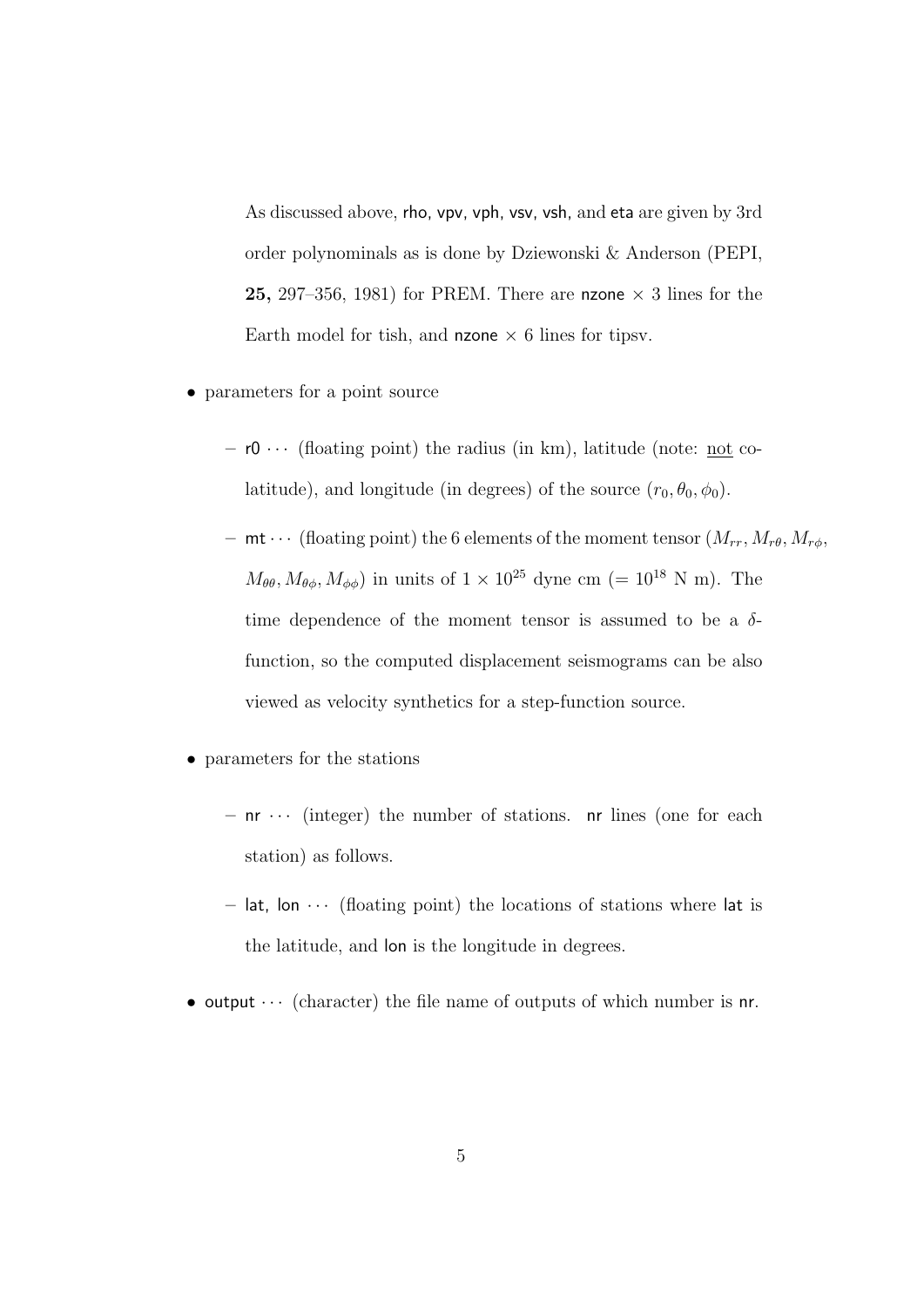## **Example input file for tish**

Input parameters are separated by spaces. Any information after the last parameter on a line is treated as a comment. Any line beginning with a "c" (case-insensitive) is treated as a comment. The above is also true for tipsv.

c parameter for the period range 5120.0 256 tlen(s), np c relative error (See GT95 eq. 6.2) 1.d-2 re c ampratio using in grid cut-off (1.d-10 is recommended) 1.d-10 ratc c ampratio using in l-cutoff 1.d-5 ratl c wrap-around attenuation for omegai 1.d-2 c parameter for the trial function c imin imax 0 256 c parameter for the structure 10 nzone c — Radius(km) — — Density (g/cm<sup> $\hat{ }$ </sup> 3) —

 $c - Vsv$  (km/s) —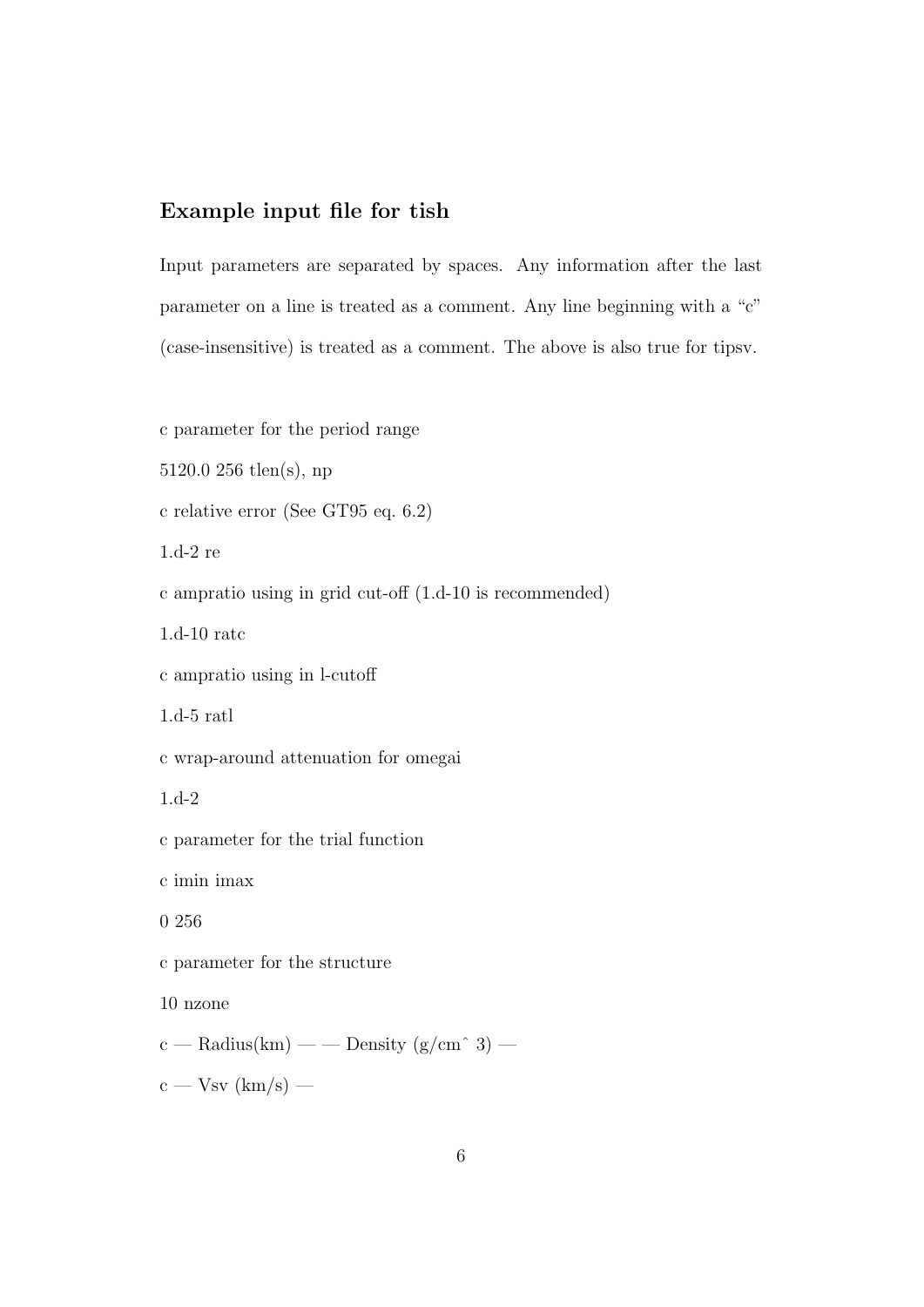$c - Vsh (km/s) - Qmu (dimensionless)$ 

3480.0 3630.0 7.9565 -6.4761 5.5283 -3.0807  $r_0$   $r_1$  and four cubic spline coefficients for *ρ*

6.9254 1.4672 -2.0834 0.9783 four cubic spline coefficients for *VSV*

6.9254 1.4672 -2.0834 0.9783 312.0 four cubic spline coefficients for  $V_{SH}$  followed by value of  $Q_\mu$  (constant) in layer 3630.0 5600.0 7.9565 -6.4761 5.5283 -3.0807 11.1671 -13.7818 17.4575 -9.2777 11.1671 -13.7818 17.4575 -9.2777 312.0 5600.0 5701.0 7.9565 -6.4761 5.5283 -3.0807 22.3459 -17.2473 -2.0834 0.9783 22.3459 -17.2473 -2.0834 0.9783 312.0

5701.0 5771.0 5.3197 -1.4836 0.0000 0.0000

9.9839 -4.9324 0.0000 0.0000

9.9839 -4.9324 0.0000 0.0000 143.0

5771.0 5971.0 11.2494 -8.0298 0.0000 0.0000

22.3512 -18.5856 0.0000 0.0000

22.3512 -18.5856 0.0000 0.0000 143.0

5971.0 6151.0 7.1089 -3.8045 0.0000 0.0000

8.9496 -4.4597 0.0000 0.0000

8.9496 -4.4597 0.0000 0.0000 143.0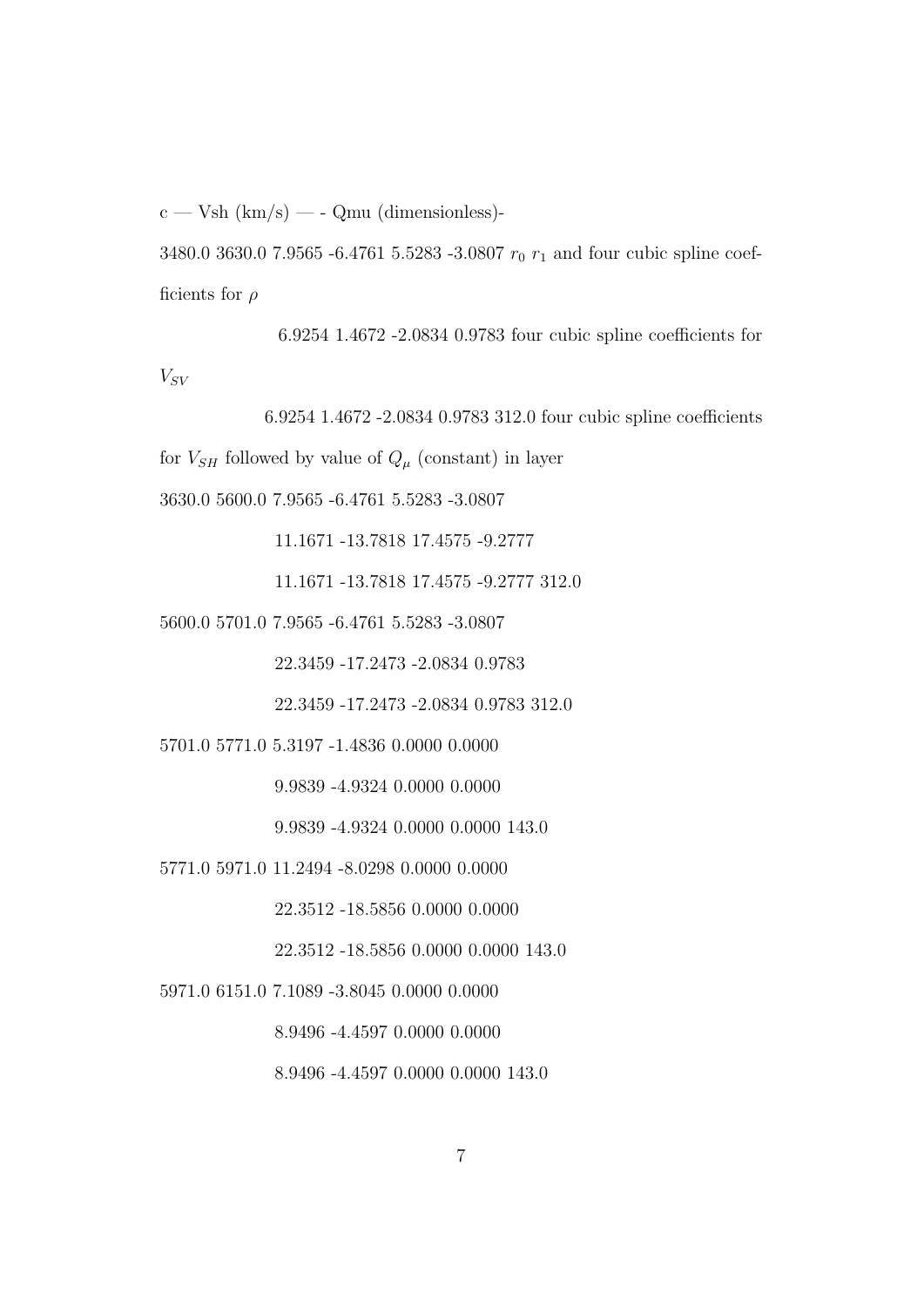6151.0 6291.0 2.6910 0.6924 0.0000 0.0000

5.8582 -1.4678 0.0000 0.0000

-1.0839 5.7176 0.0000 0.0000 80.0

6291.0 6346.6 2.6910 0.6924 0.0000 0.0000

5.8582 -1.4678 0.0000 0.0000

-1.0839 5.7176 0.0000 0.0000 600.0

6346.6 6356.0 2.9000 0.0000 0.0000 0.0000

3.9000 0.0000 0.0000 0.0000

3.9000 0.0000 0.0000 0.0000 600.0

6356.0 6371.0 2.6000 0.0000 0.0000 0.0000 *r*max is 6371 km

3.2000 0.0000 0.0000 0.0000

3.2000 0.0000 0.0000 0.0000 600.0

c

c parameter for the source

5771.0 -22.49 -68.09 r0(km), lat, lon (deg)

0.0 1.0 0.0 0.0 0.0 0.0 mt (Mrr, Mrt, Mrp, Mtt, Mtp, Mpp) (1.e25 dyne cm)

c parameter for the station

2 nr

-51.6753 -58.0637 lat,lon (deg)

-51.6753 -58.0637 lat,lon (deg)

c names of the output files (one for each station)

examples/test1.1sh.spc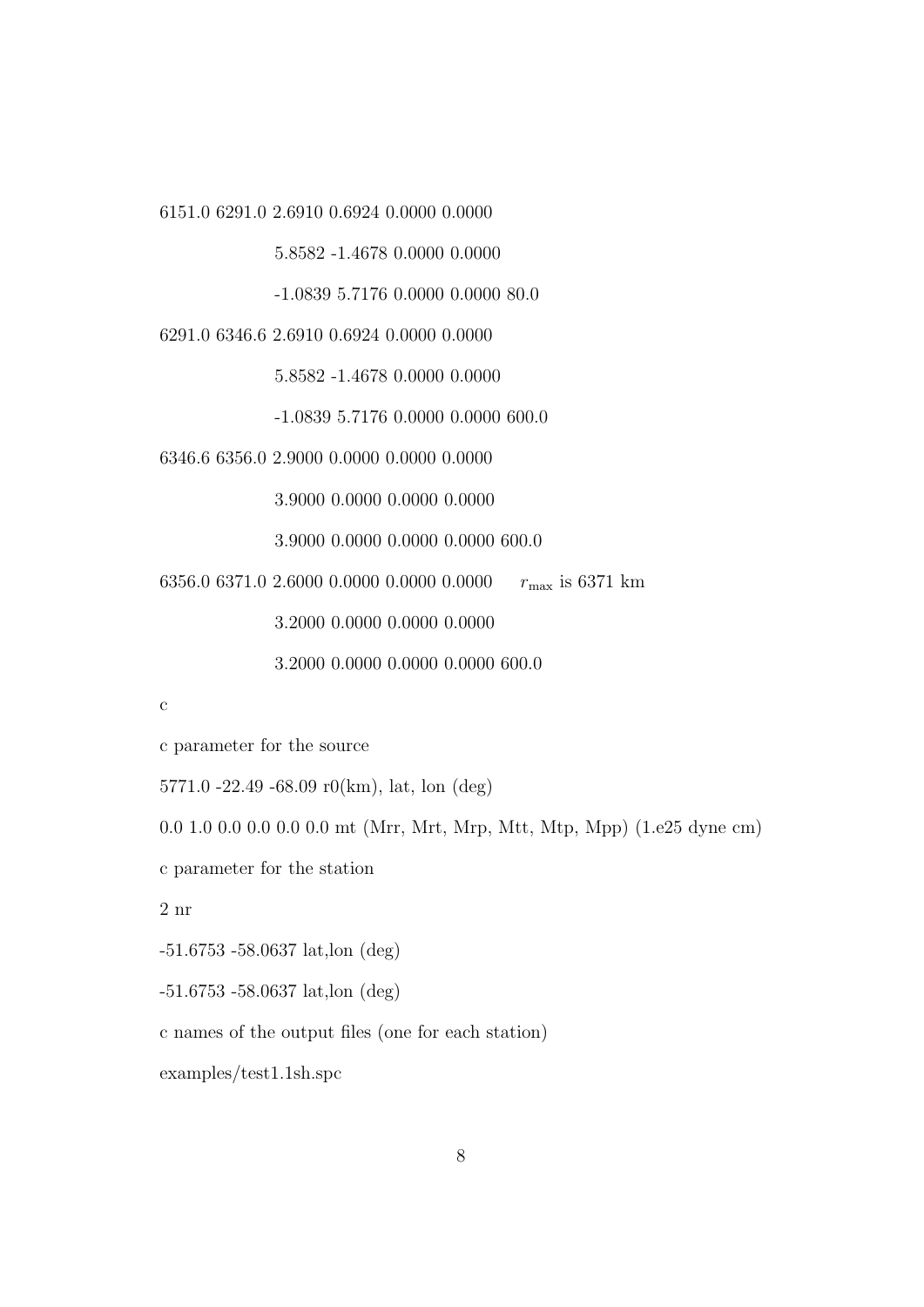examples/test1.2sh.spc

c

end

# **Example input file for tipsv**

c parameter for the period range 5120.0 256 tlen(s),np c relative error (See GT95 eq. 6.2) 1.d-2 re c ampratio using in grid cut-off (1.d-10 is recommended) 1.d-10 ratc c ampratio using in l-cutoff 1.d-5 ratl c wrap-around attenuation for omegai 1.d-2 c parameter for the trial function c imin imax 0 256 c parameter for the structure 12 nzone c - Radius(km) - — Density ( $g/cm \hat{ }$  3)  $c - Vpv$  (km/s) –  $c - Vph (km/s) -$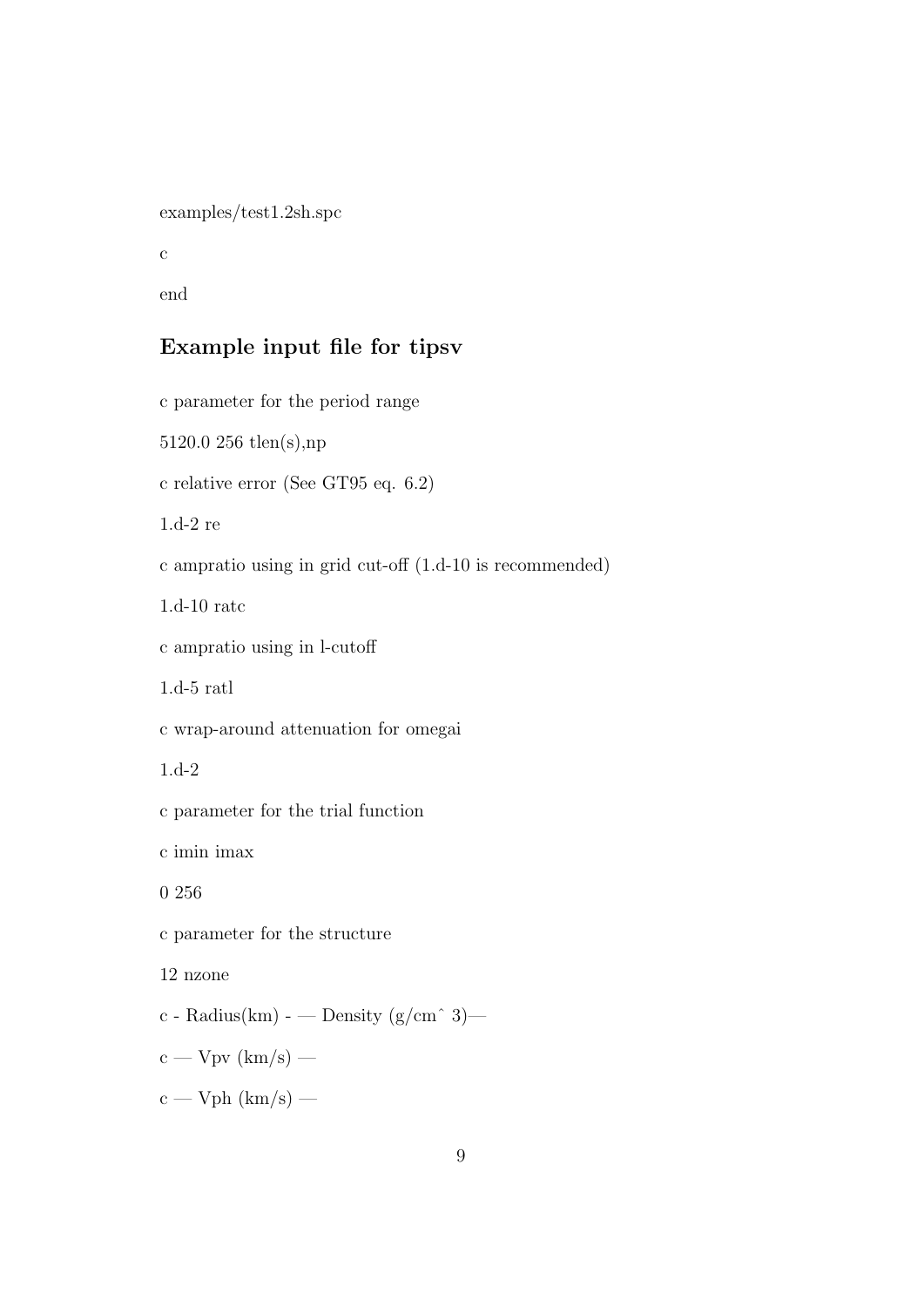$c - Vsv$  (km/s) —

 $c - Vsh(km/s) -$ 

 $c - eta (ND) - - Qmu (ND) - Qkappa (ND) -$ 

0.0 1221.5 13.0885 0.0000 -8.8381 0.0000  $r_0$   $r_1$  and four cubic spline coefficients for *ρ*

11.2622 0.0000 -6.3640 0.0000 four cubic spline coefficients for  $V_{PV}$ 11.2622 0.0000 -6.3640 0.0000 four cubic spline coefficients for

 $V_{PH}$ 

3.6678 0.0000 -4.4475 0.0000 four cubic spline coefficients for

*VSV*

3.6678 0.0000 -4.4475 0.0000 four cubic spline coefficients for

*VSH*

```
1.0000 0.0000 0.0000 0.0000 84.6 1327.7 four cubic spline
coefficients for η followed by value of Q_{\kappa} (constant) and Q_{\mu} (constant) in
layer
```
1221.5 3480.0 12.5815 -1.2638 -3.6426 -5.5281

11.0487 -4.0362 4.8023 -13.5732 11.0487 -4.0362 4.8023 -13.5732 0.0000 0.0000 0.0000 0.0000

0.0000 0.0000 0.0000 0.0000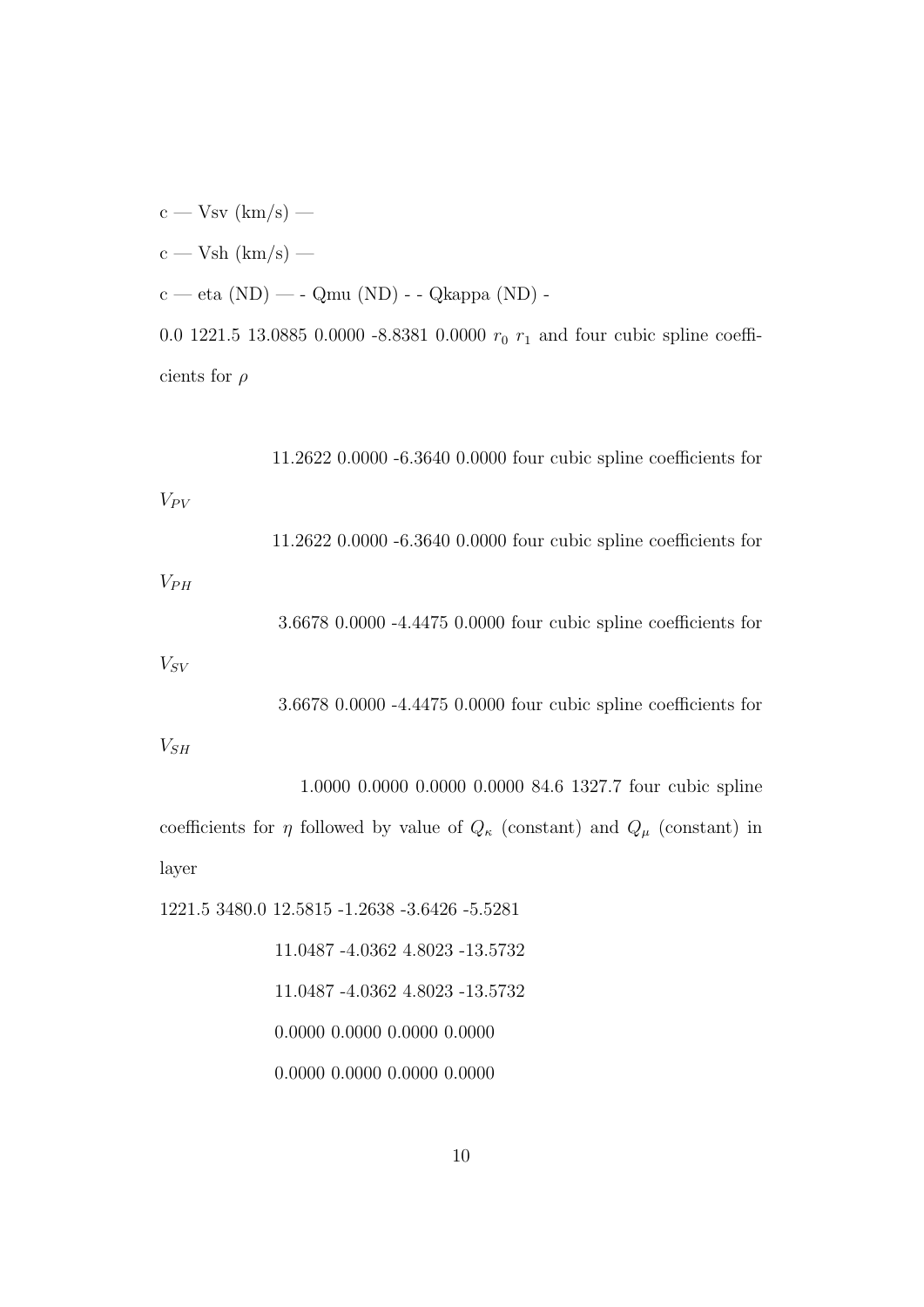1.0000 0.0000 0.0000 0.0000 -1.0 57823.0

3480.0 3630.0 7.9565 -6.4761 5.5283 -3.0807

15.3891 -5.3181 5.5242 -2.5514

15.3891 -5.3181 5.5242 -2.5514

6.9254 1.4672 -2.0834 0.9783

6.9254 1.4672 -2.0834 0.9783

1.0000 0.0000 0.0000 0.0000 312.0 57823.0

3630.0 5600.0 7.9565 -6.4761 5.5283 -3.0807

24.9520 -40.4673 51.4832 -26.6419

24.9520 -40.4673 51.4832 -26.6419

11.1671 -13.7818 17.4575 -9.2777

11.1671 -13.7818 17.4575 -9.2777

1.0000 0.0000 0.0000 0.0000 312.0 57823.0

5600.0 5701.0 7.9565 -6.4761 5.5283 -3.0807

29.2766 -23.6027 5.5242 -2.5514

29.2766 -23.6027 5.5242 -2.5514

22.3459 -17.2473 -2.0834 0.9783

22.3459 -17.2473 -2.0834 0.9783

1.0000 0.0000 0.0000 0.0000 312.0 57823.0

5701.0 5771.0 5.3197 -1.4836 0.0000 0.0000

19.0957 -9.8672 0.0000 0.0000

19.0957 -9.8672 0.0000 0.0000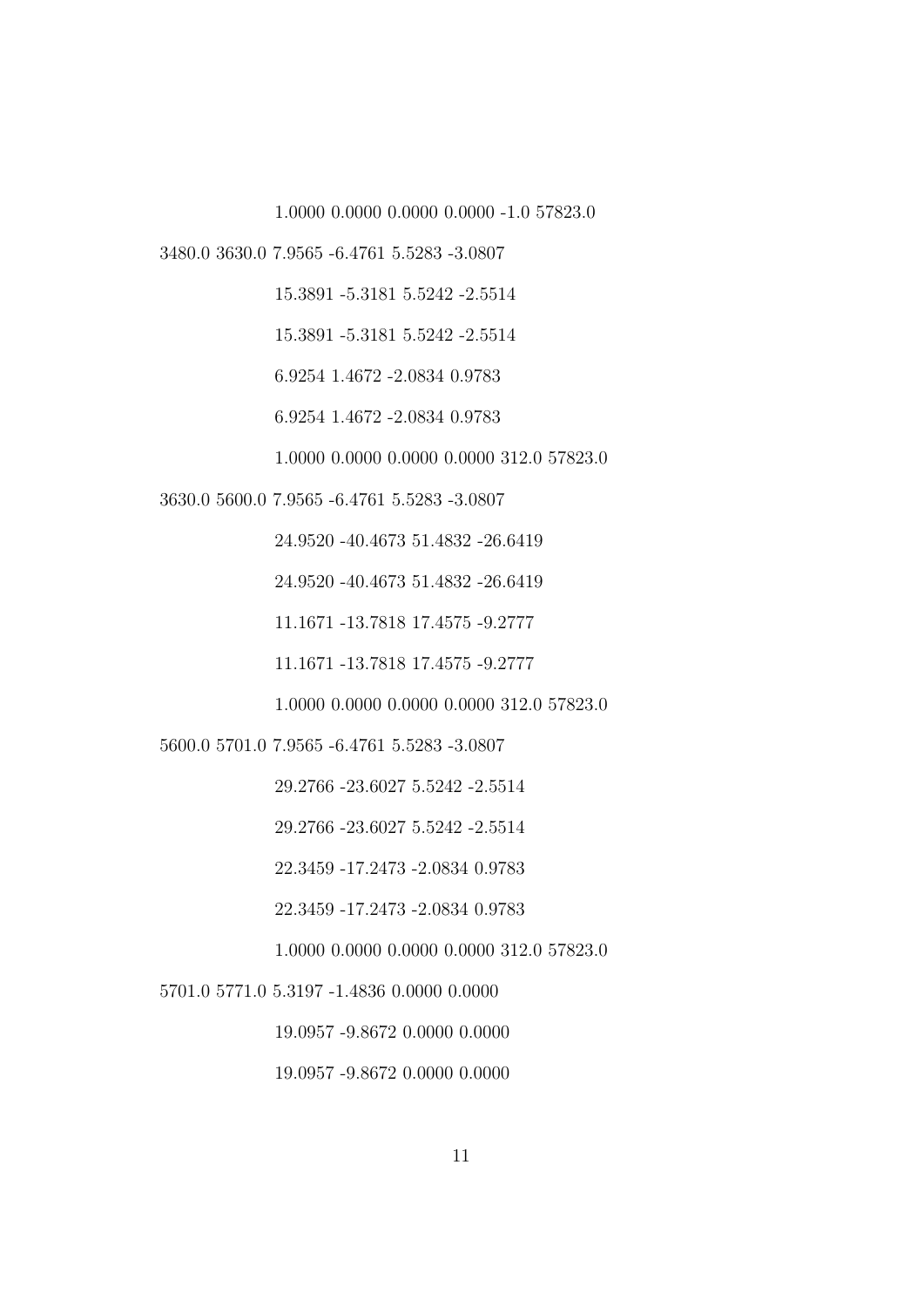9.9839 -4.9324 0.0000 0.0000

9.9839 -4.9324 0.0000 0.0000

1.0000 0.0000 0.0000 0.0000 143.0

57823.0 5771.0 5971.0 11.2494 -8.0298 0.0000 0.0000

39.7027 -32.6166 0.0000 0.0000

39.7027 -32.6166 0.0000 0.0000

22.3512 -18.5856 0.0000 0.0000

22.3512 -18.5856 0.0000 0.0000

1.0000 0.0000 0.0000 0.0000 143.0 57823.0

5971.0 6151.0 7.1089 -3.8045 0.0000 0.0000

20.3926 -12.2569 0.0000 0.0000

20.3926 -12.2569 0.0000 0.0000

8.9496 -4.4597 0.0000 0.0000

8.9496 -4.4597 0.0000 0.0000

1.0000 0.0000 0.0000 0.0000 143.0 57823.0

6151.0 6291.0 2.6910 0.6924 0.0000 0.0000

0.8317 7.2180 0.0000 0.0000

3.5908 4.6172 0.0000 0.0000

5.8582 -1.4678 0.0000 0.0000

-1.0839 5.7176 0.0000 0.0000

3.3687 -2.4778 0.0000 0.0000 80.0 57823.0

6291.0 6346.6 2.6910 0.6924 0.0000 0.0000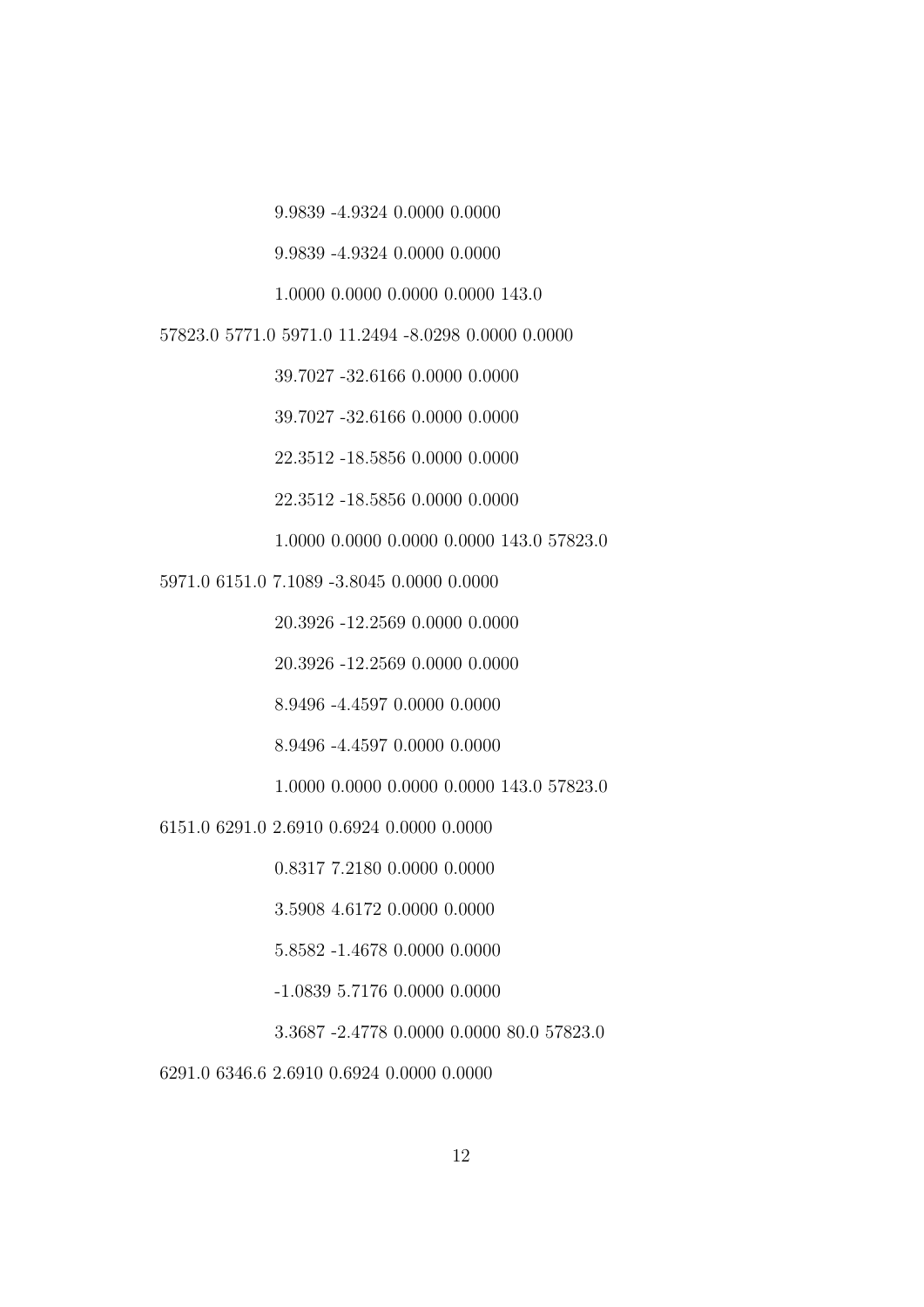0.8317 7.2180 0.0000 0.0000

3.5908 4.6172 0.0000 0.0000

5.8582 -1.4678 0.0000 0.0000

-1.0839 5.7176 0.0000 0.0000

3.3687 -2.4778 0.0000 0.0000 600.0 57823.0

6346.6 6356.0 2.9000 0.0000 0.0000 0.0000

6.8000 0.0000 0.0000 0.0000

6.8000 0.0000 0.0000 0.0000

3.9000 0.0000 0.0000 0.0000

3.9000 0.0000 0.0000 0.0000

1.0000 0.0000 0.0000 0.0000 600.0 57823.0

6356.0 6371.0 2.6000 0.0000 0.0000 0.0000 *r*max is 6371 km

5.8000 0.0000 0.0000 0.0000

5.8000 0.0000 0.0000 0.0000

3.2000 0.0000 0.0000 0.0000

3.2000 0.0000 0.0000 0.0000

1.0000 0.0000 0.0000 0.0000 600.0 57823.0

c

c parameter for the source

5771.0 -22.49 -68.09 r0(km), lat, lon (deg)

0.0 1.0 0.0 0.0 0.0 0.0 mt (Mrr, Mrt, Mrp, Mtt, Mtp, Mpp) (1.e25 dyne cm)

c parameter for the station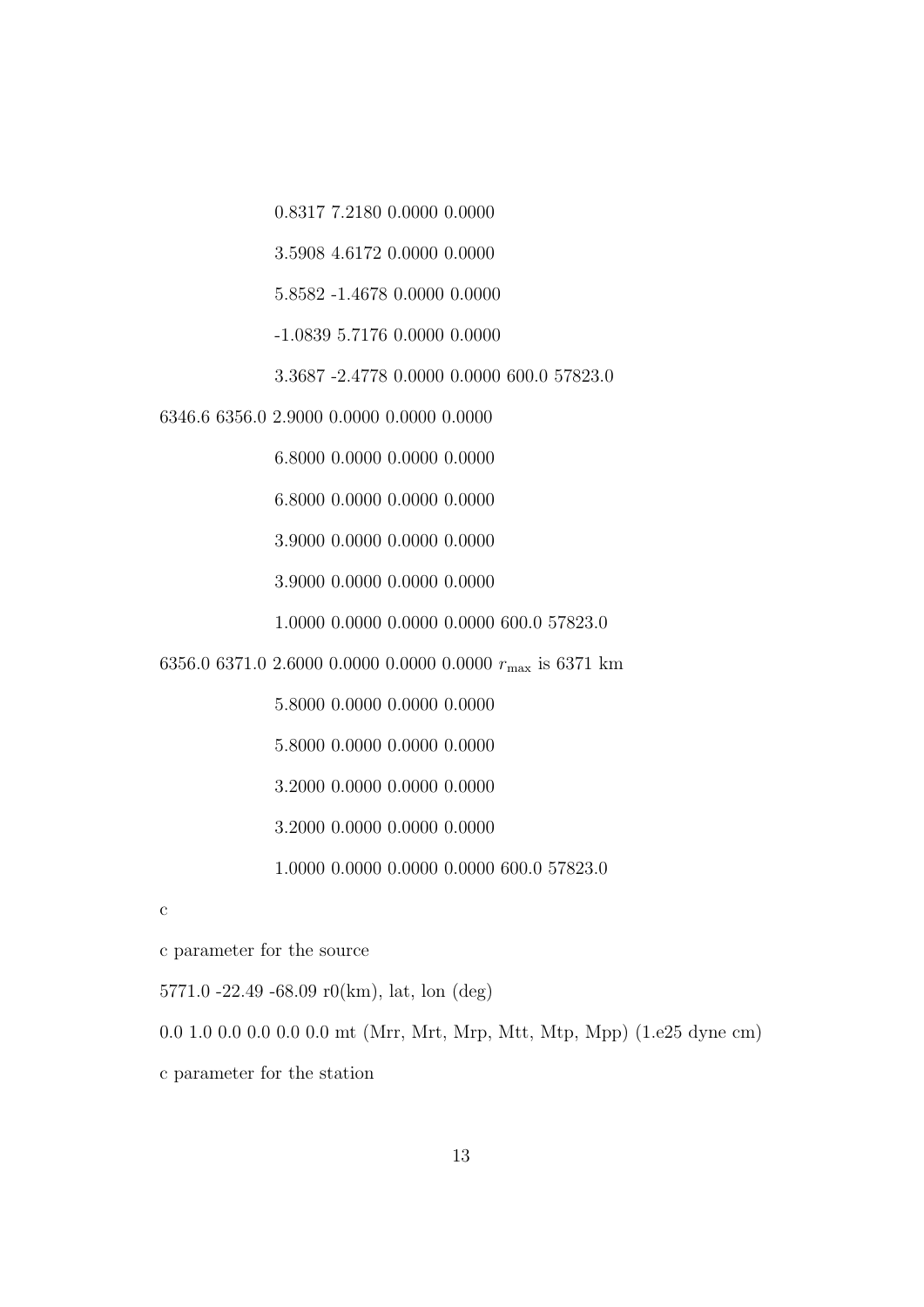2 nr

-51.6753 -58.0637 lat,lon (deg) -51.6753 -58.0637 lat,lon (deg) c names of the output files (one for each station) examples/test1.1psv.spc examples/test1.2psv.spc c

end

### **Example output file**

The output file with a spc extension (.spc) contains five lines of the header and  $3^*(nr +1)$  lines of the frequency spectrum. The header includes an identifier of the output form of DSM software, tlen, np, *−* ln(adamp)*/*tlen, lat, lon, and r0. Three lines for each frequency include the frequency identifier and vertical components in the first line and radial and transverse components in the second and third line. In order to transform frequency spectrum in a spc ascii format computed by DSM software to time-domain data in a SAC format, you can use 'spcsac' prepared in our webpage.

VERSION172

5120.00000000000

256